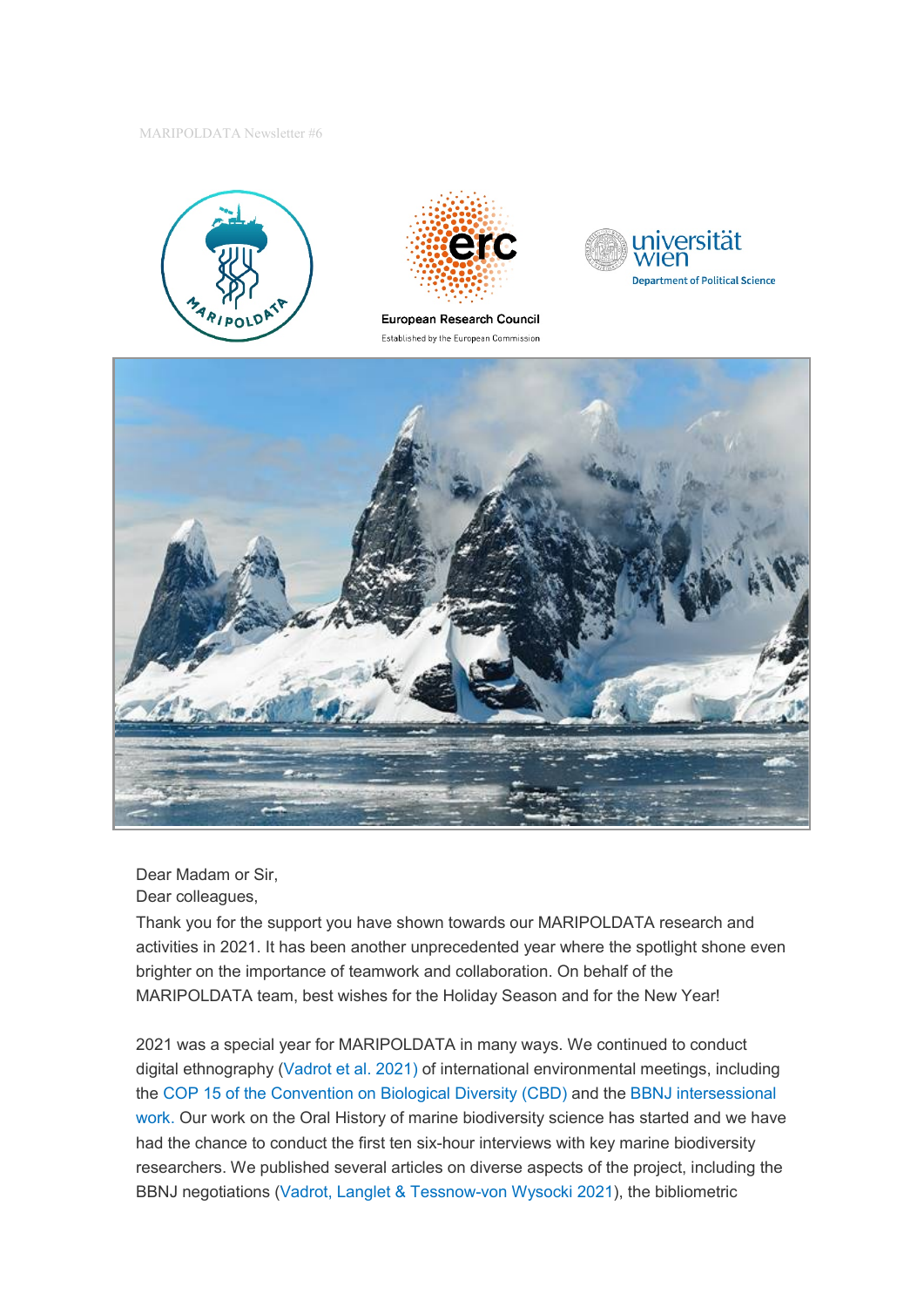analyses of the marine biodiversity field [\(Tolochko and Vadrot 2021a,](https://www.sciencedirect.com/science/article/pii/S0308597X20309659) [2021b\)](https://www.sciencedirect.com/science/article/pii/S1462901121002495?via%3Dihub), and methodological innovations in the study of global environmental agreement-making [\(Vadrot et al. 2021;](https://direct.mit.edu/glep/article/21/3/169/98539/Marine-Biodiversity-Negotiations-During-COVID-19-A) [Hughes, Vadrot et al. 2021\)](https://www.sciencedirect.com/science/article/pii/S2589811621000252). The Ocean seminar series ended this year with a talk by [Robert Blasiak on the marine genome](https://www.maripoldata.eu/newsevents/#oceangenome) and will continue in January with a talk by [Fran Humphries on Marine Genetic Resources under the BBNJ](https://www.maripoldata.eu/newsevents/#marinegeneticressources) Agreement. Our [blog](https://www.maripoldata.eu/blog/) series on on BBNJ package elements and beyond is another highlight we are proud of, and we encourage you to follow it.

In the upcoming year, we will focus on fieldwork, oral history, data analysis, and methodological innovation. Our team will attend the next BBNJ Intergovernmental Conference in the UN headquarters in New York, COP 15 of the CBD in China, and visit different marine biodiversity research laboratories in the US, Brazil and selected European countries. We will continue to develop and apply (digital) ethnographic methods and start to connect the results of the different work packages.

This work will be supported by Dr. Krystel Wanneau, who will join our team as a Post-Doctoral researcher from February 2022 onwards. She has a dual PhD in political science from the Université Laval, Canada and Université Libre de Bruxelles, Belgium. The focus of her research – the crossroads between environmental policy, authority of international organizations and development of expertise under controversy – will surely enrich MARIPOLDATA.

Furthermore, we would like to welcome Silvia Ruiz, who joins the project as research fellow. Silvia was a master student in MARIPOLDATA from February 2020 to August 2021 and has received a Fellowship [\(Sowi:docs fellowship\)](https://vds-sosci.univie.ac.at/people/sowidocs-fellows/sowidocs-fellows-2021/) for her PhD project on Marine Spatial Closures and Digital Multilateral Diplomacy in Marine Biodiversity Negotiations.

We are also happy to share some more personal news with you: two MARIPOLDATA babies were born this year. On August 31<sup>st</sup> I gave birth to my daughter Estelle and on October 26<sup>th</sup> Emmanuelle's son Sylvain was born. Two little miracles that show us every day why we should care about the health of our planet and the need to protect the earth for future generations.

If you don't already, follow the monthly [MARIPOLDATA Ocean Seminar series](https://www.maripoldata.eu/newsevents/#oceanseminarlaunch) which welcomes brilliant international experts from academia, governments and civil society and offers a virtual space to get information about ocean governance issues.

Please find below current announcements, publications, events and other MARIPOLDATA activities.

We wish you a merry and blessed holiday season and good fortune in the new year.

Warm regards, **Alice (Vadrot) and Team**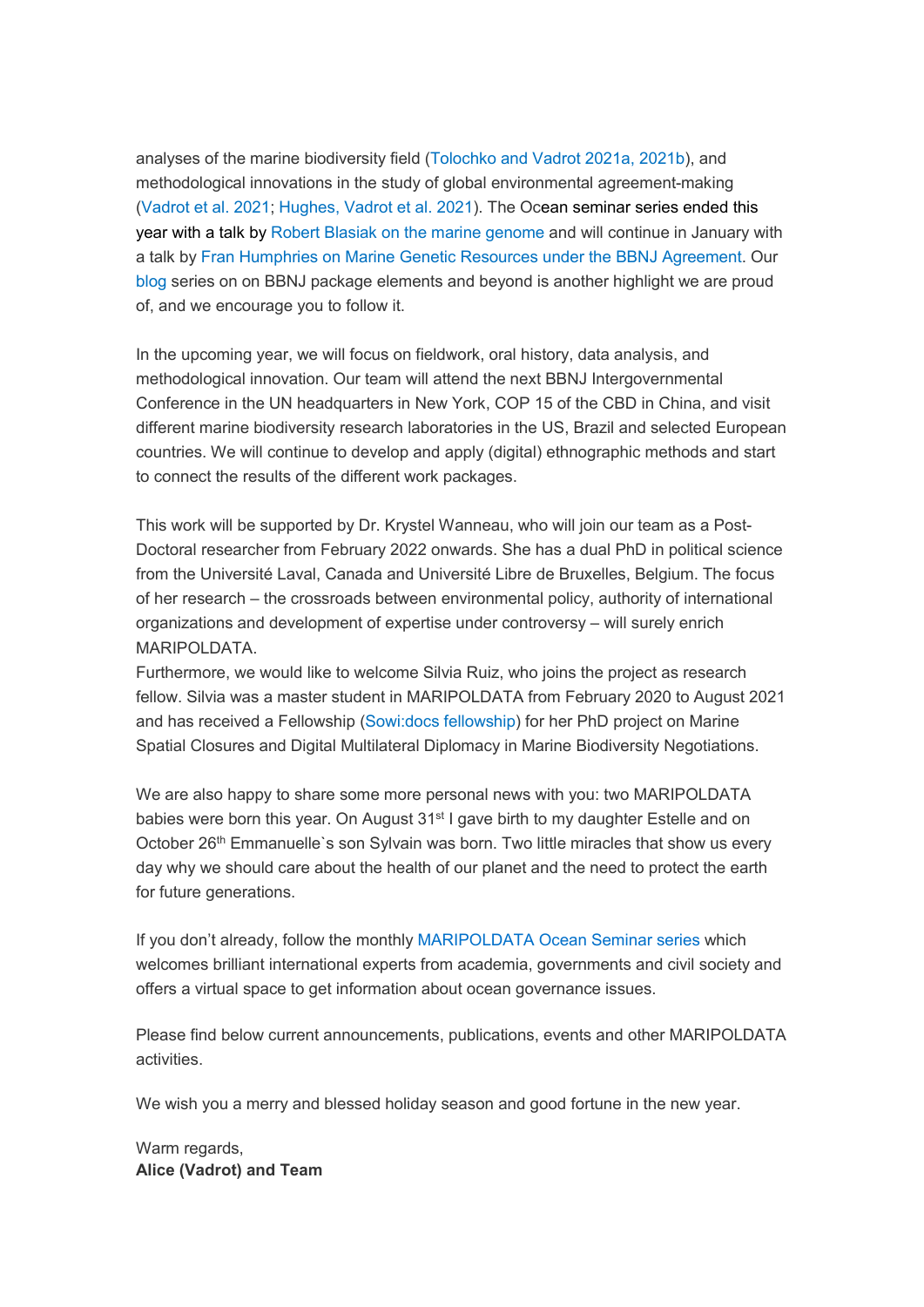

# **ANNOUNCEMENTS**

## **MARIPOLDATA Marine Biodiversity Country Dashboard**

*It presents the ethnographic and bibliometric data collected by the project at and BBNJ. The data is organized by country and the user can interactively select the country of interest as well as compare different countries. [Access it here.](https://erc-maripoldata.shinyapps.io/bbnj_country_dashboard/)*

## **The Second Survey on "The BBNJ during the COVID-19 crisis"**

*This round aims to assess if, and if yes how, actors have engaged in online BBNJ activities and how they perceive the challenges and opportunities for online formats in the context of BBNJ intersessional work and the adaption of the BBNJ treaty. The deadline of the survey has been postponed to January 21, 2022. So we invite you to participate (if you haven't already) [here!](https://bbnjsurvey2.formr.org/) [More info here.](https://www.maripoldata.eu/research/#survey)*



# **PUBLICATIONS**

Hannah Hughes, Alice Vadrot, et al. 2021: [Global environmental agreement-making:](https://www.sciencedirect.com/science/article/pii/S2589811621000252)  [Upping the methodological and ethical stakes of studying negotiations.](https://www.sciencedirect.com/science/article/pii/S2589811621000252) Earth System Governance.

Tolochko, Petro and Vadrot, Alice B.M. 2021: [Selective world-building: Collaboration](https://www.sciencedirect.com/science/article/pii/S1462901121002495?via%3Dihub)  [and regional specificities in the marine biodiversity field.](https://www.sciencedirect.com/science/article/pii/S1462901121002495?via%3Dihub) Environmental Science & **Policy**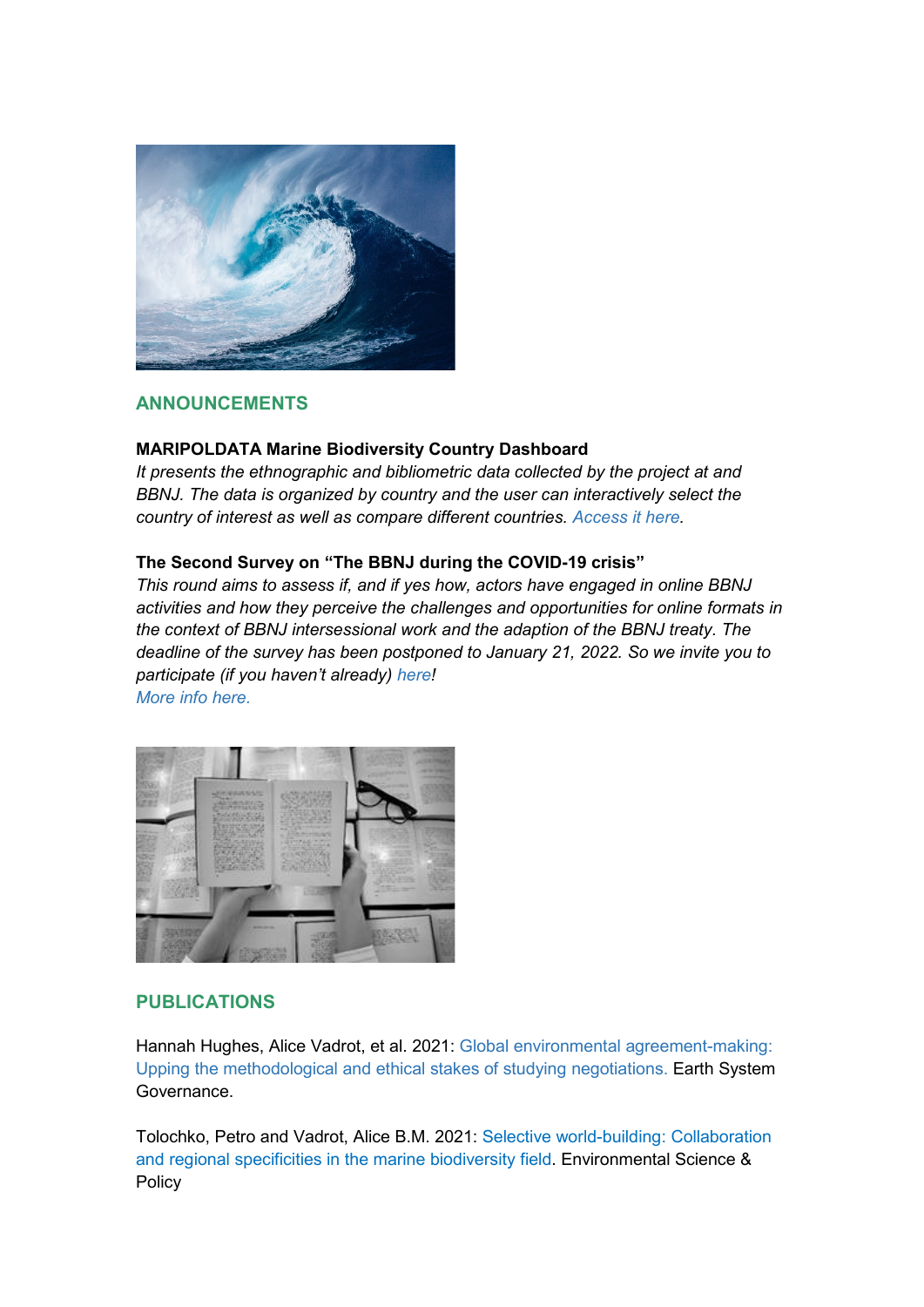

# **PRESENTATIONS**

#### **UPCOMING**

**Paper presentation: Beyond a terra-centric discipline: The return of the oceans in global politics**

*Alice Vadrot, [ISA Annual Conference,](https://www.isanet.org/Conferences/ISA2022) date to be specified (28.03.22-2.04.22)*

## **Paper presentation: Scientific Representations of the Ocean for Protecting High Seas Marine Biodiversity**

*Alice Vadrot and Ina Tessnow-von Wysocki, [ISA Annual Conference,](https://www.isanet.org/Conferences/ISA2022) date to be specified (28.03.22-2.04.22)*

#### **PAST**

**Paper presentation: Scientific Representations of the Ocean for Protecting High Seas Marine Biodiversity**

*Alice Vadrot and Ina Tessnow-von Wysocki, EISA – [14th Pan-European Conference](https://eisa-net.org/pec-2021/)  [on International Relations,](https://eisa-net.org/pec-2021/) 17.09.21, Online*

**Panel: United Nations Negotiations for the Future of Marine Biodiversity. A conversation among Academics and Practitioners on the BBNJ Negotiations** *Chairs: Alice Vadrot and Ina Tessnow-von Wysocki, [2021 Bratislava Earth System](https://www.earthsystemgovernance.org/2021bratislava/)  [Governance Conference,](https://www.earthsystemgovernance.org/2021bratislava/) 07.09.21, Online*

# **Paper presentation: Negotiating Ocean Science? Avenues for and Struggle over the Uptake of Science in Marine Biodiversity Negotiations**

*Ina Tessnow-von Wysocki and Alice Vadrot, [2021 Bratislava Earth System](http://www.earthsystemgovernance.org/2021bratislava/wp-content/uploads/2021/07/Book-of-Abstract-First-Draft.pdf)  [Governance Conference,](http://www.earthsystemgovernance.org/2021bratislava/wp-content/uploads/2021/07/Book-of-Abstract-First-Draft.pdf) 07.09.21, Online*

# **Paper presentation: Authority relations in the emerging marine biodiversity regime complex**

*Arne Langlet and Alice Vadrot, [2021 Bratislava Conference Governance Conference,](http://www.earthsystemgovernance.org/2021bratislava/wp-content/uploads/2021/07/Book-of-Abstract-First-Draft.pdf) 07.09.21, Online*

**Panel: Studying Science-Policy interfaces in Multilateral Negotiation Settings** *Chairs: Alice Vadrot and Ina Tessnow-von Wysocki, [ECPR General Conference,](https://ecpr.eu/Events/Event/PanelDetails/10729) 02.09.21, Online*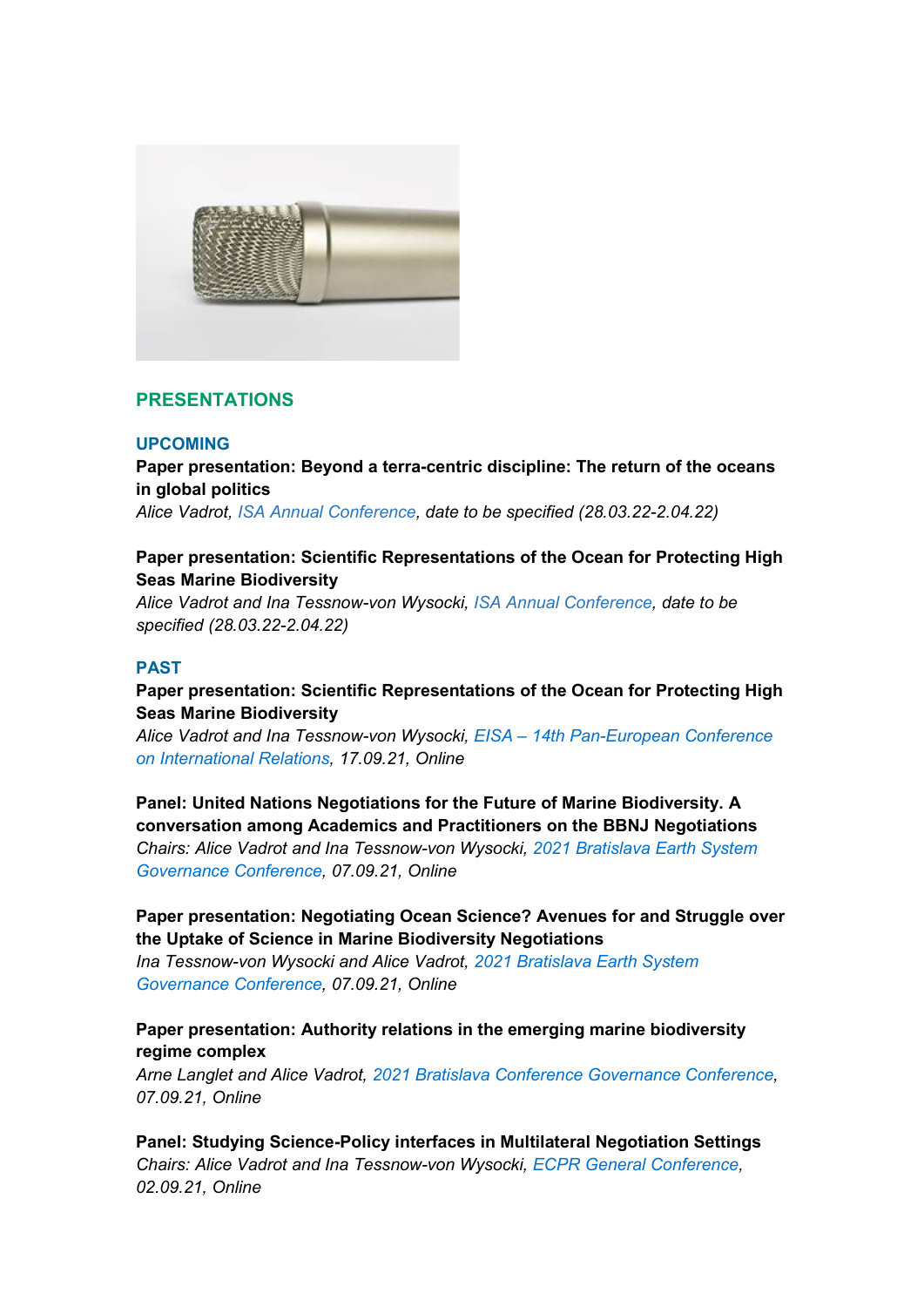

# **EVENTS**

#### **UPCOMING**

**Traceability of Marine Genetic Resources under the BBNJ Agreement** *With Dr. Fran Humphries, Queensland University of Technology [MARIPOLDATA Ocean Seminar,](https://www.maripoldata.eu/newsevents/#marinegeneticressources) 23.01.22, 10:00-11:30am (CET)* 

#### **PAST**

## **Conservation and Use of the Ocean Genome**

*With Dr. Robert Blasiak, Stockholm Resilience Centre, Sweden [MARIPOLDATA Ocean Seminar,](https://www.maripoldata.eu/newsevents/#oceangenome) 08.12.21*

**Dispute Prevention & International Community Interests in BBNJ**

*With Associate Prof. Cymie Payne, Rutgers University [MARIPOLDATA Ocean Seminar,](https://www.maripoldata.eu/newsevents/#internationalcommunity) 10.11.21*

## **CITES and the Sea**

*With Daniel Kachelriess, Sea Shepherd Legal [MARIPOLDATA Ocean Seminar,](https://www.maripoldata.eu/newsevents/#citesseminar) 20.10.21* 

# **Deep-Sea Mining and the International Seabed Authority**

*With Pradeep Arjan Singh, University of Bremen [MARIPOLDATA](https://www.maripoldata.eu/newsevents/#deepseaminingseminar) Ocean Seminar, 29.09.21*

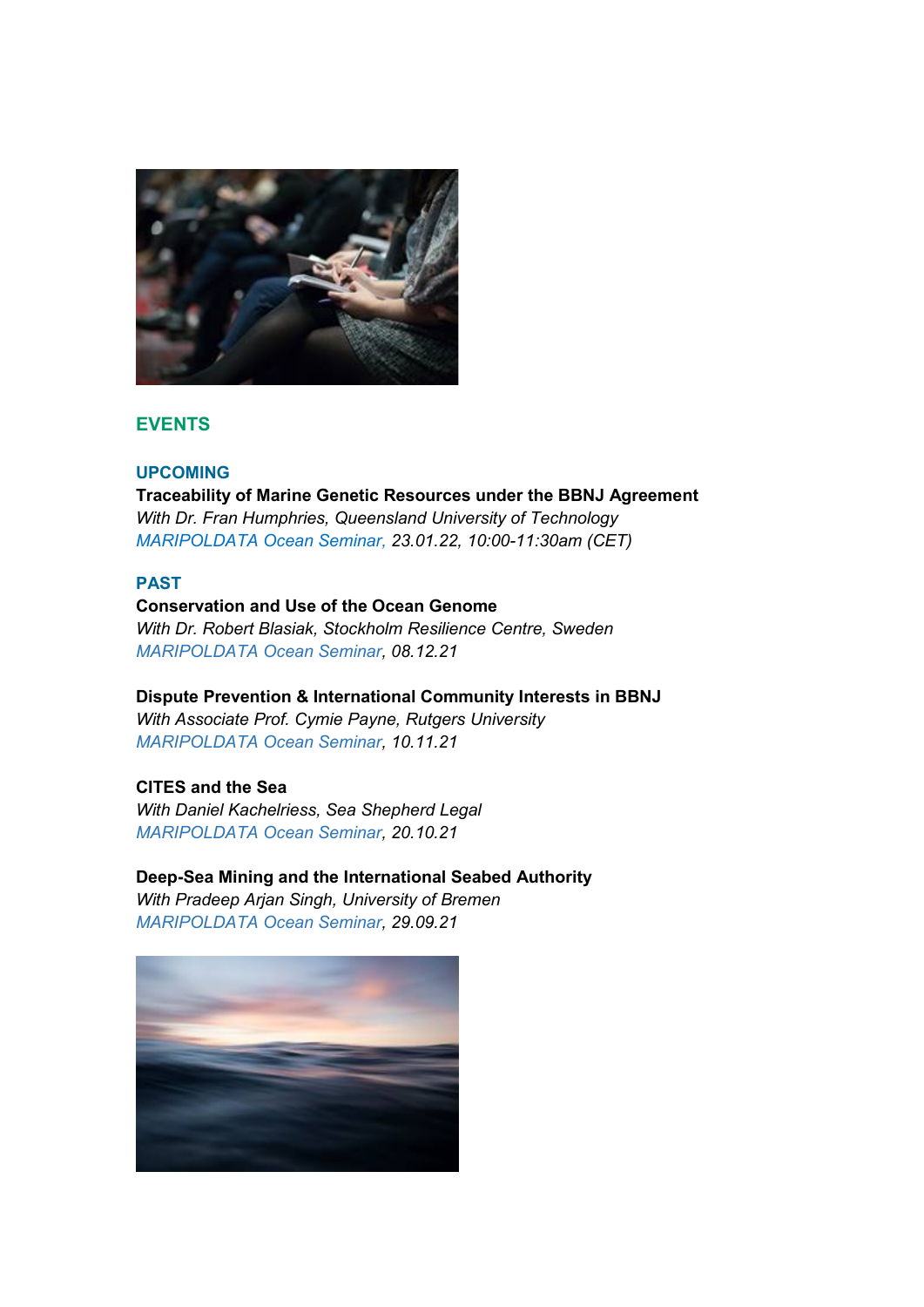## **MARIPOLDATA BLOG ARTICLES**

**[When Science meets Policy to talk about Marine Biodiversity: Bringing together](https://www.maripoldata.eu/when-science-meets-policy-to-talk-about-marine-biodiversity-bringing-together-academics-and-practitioners-in-a-conversation-about-the-marine-biodiversity-negotiations/)  [Academics and Practitioners in a Conversation about the Marine Biodiversity](https://www.maripoldata.eu/when-science-meets-policy-to-talk-about-marine-biodiversity-bringing-together-academics-and-practitioners-in-a-conversation-about-the-marine-biodiversity-negotiations/)  [Negotiations](https://www.maripoldata.eu/when-science-meets-policy-to-talk-about-marine-biodiversity-bringing-together-academics-and-practitioners-in-a-conversation-about-the-marine-biodiversity-negotiations/)** *By Ina Tessnow-von Wysocki*

**[Assessing the human's footprint on Ocean Biodiversity](https://www.maripoldata.eu/assessing-the-humans-footprint-on-ocean-biodiversity/)** *By Ina Tessnow-von Wysocki*

**[The MARIPOLDATA Marine Biodiversity Country Dashboard –](https://www.maripoldata.eu/draft-the-maripoldata-marine-biodiversity-country-dashboard-an-innovative-way-to-inform-about-the-bbnj-negotiations/) An innovative [way to inform about the BBNJ negotiations](https://www.maripoldata.eu/draft-the-maripoldata-marine-biodiversity-country-dashboard-an-innovative-way-to-inform-about-the-bbnj-negotiations/)** *By Arne Langlet*

**[\(Marine\) Territories? Conventional and dynamic ABMTs, and the contribution of](https://www.maripoldata.eu/marine-territories-conventional-and-dynamic-abmts-and-the-contribution-of-indigenous-people-and-local-communities/)  [Indigenous People and Local Communities](https://www.maripoldata.eu/marine-territories-conventional-and-dynamic-abmts-and-the-contribution-of-indigenous-people-and-local-communities/)** *By Silvia Ruiz* 



## **IN THE MEDIA**

**[Im Brackwasser des Verhandlungsprozesses,](https://impact-sowi.univie.ac.at/faecher/politikwissenschaft/im-brackwasser-des-verhandlungsprozesses/) 27.10.21** *By the Societal Impact Platform of the Vienna University about the MARIPOLDATA project*

**[Studying the Role of Science for Protecting High Seas Biodiversity,](https://www.ecomagazine.com/in-depth/featured-stories/studying-the-role-of-science-for-protecting-high-seas-biodiversity) 20.10.21** *By Alice Vadrot in the Eco Magazine*

**["Politikwissenschafterin zum Schutz der Artenvielfalt",](https://tvthek.orf.at/) 20.09.21** *Videoportrait about Alice Vadrot by Studio 2 (ORF)*

Visit [MARIPOLDATA](https://www.maripoldata.eu/) Website

*This project has received funding from the European Research Council (ERC) under the European Union´s Horizon 2020 research and innovation programme (grant agreement No 804599 – MARIPOLDATA – ERC-2018-STG )*